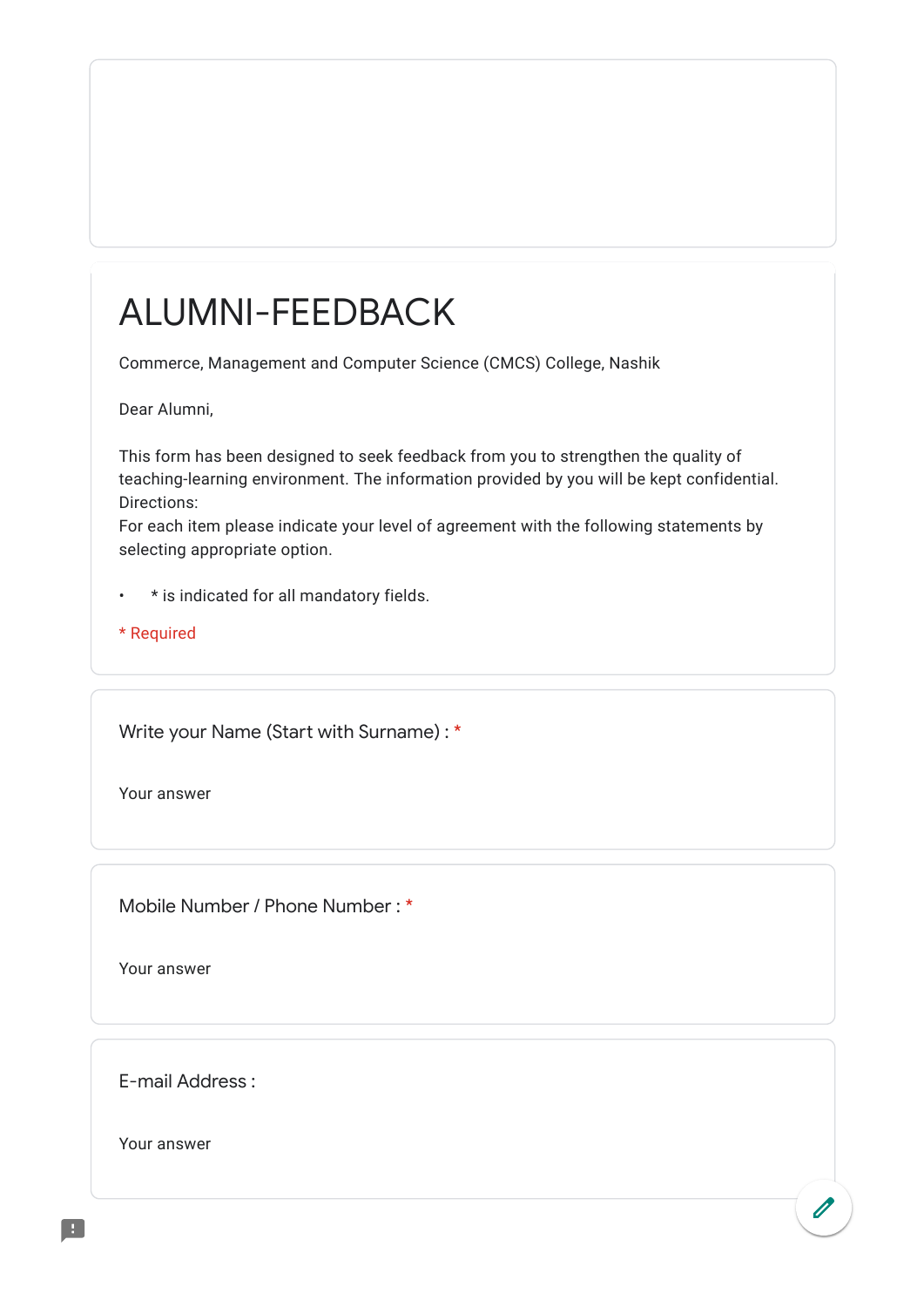B. Com.

B. B. A.

B. Sc. Computer Science

M. Sc. Computer Science

B. B. A. (Computer Applications) / B.C.A.

Year of Degree Completion : \*

Your answer

Your Current Status : \*

Self-Business

|  | Govt. Employee |  |
|--|----------------|--|
|  |                |  |

Higher Education

 $\bigcap$  Other

H

• The syllabus was designed so as to enhance students employability : \*

 $\overline{\mathscr{O}}$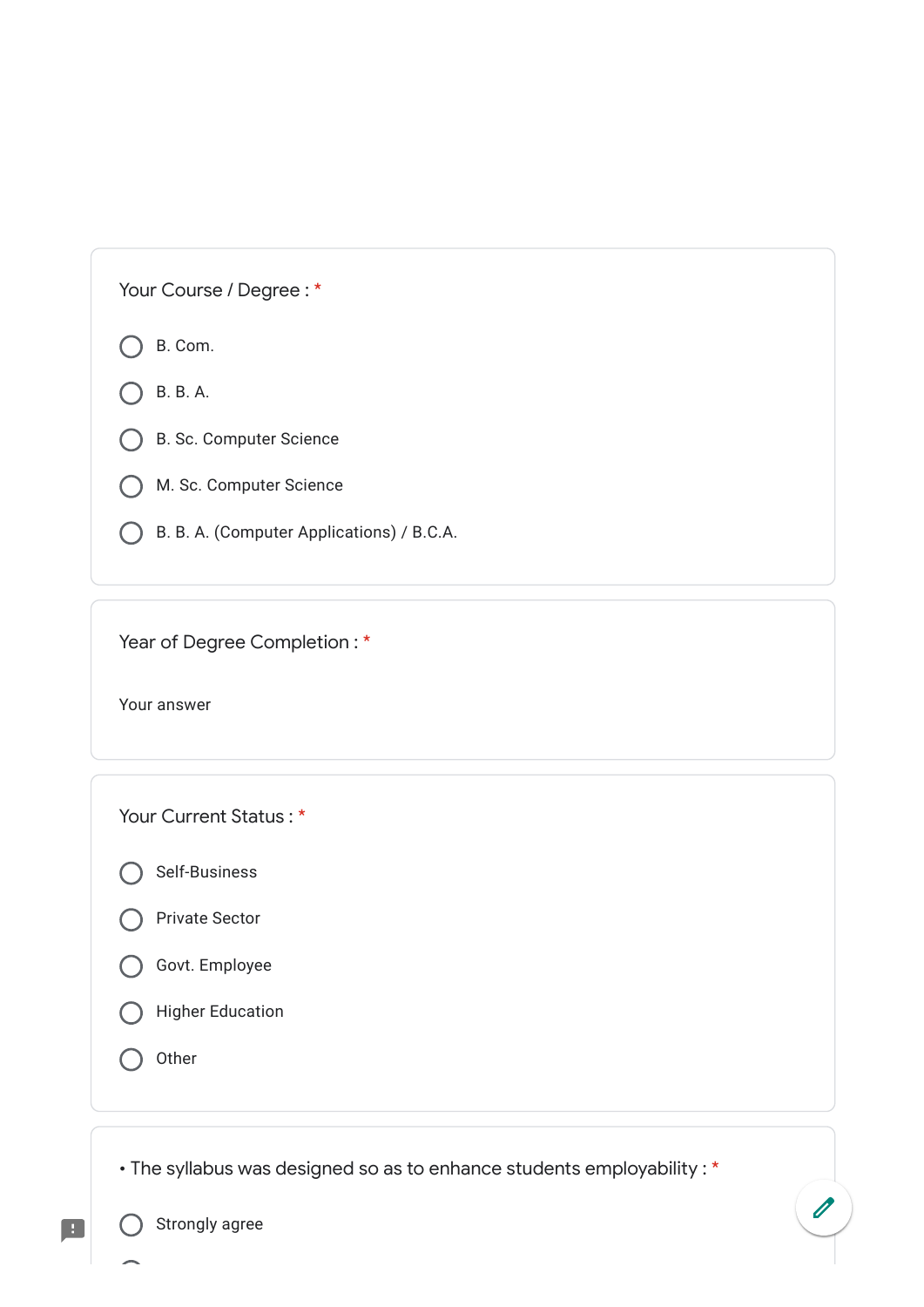| Agree                                                                                                    |
|----------------------------------------------------------------------------------------------------------|
| Not Sure                                                                                                 |
| Disagree                                                                                                 |
| <b>Strongly Disagree</b>                                                                                 |
| • The courses studied by students have enhanced their knowledge as well as<br>skills and capabilities: * |
| <b>Strongly Agree</b>                                                                                    |
| Agree                                                                                                    |
| Not Sure                                                                                                 |
| Disagree                                                                                                 |
| <b>Strongly Disagree</b>                                                                                 |
|                                                                                                          |
| • The syllabus has good combination of theory and practicals: *                                          |
| <b>Strongly Agree</b>                                                                                    |
| Agree                                                                                                    |
| Not Sure                                                                                                 |
| Disagree                                                                                                 |
| <b>Strongly Disagree</b>                                                                                 |
|                                                                                                          |
| • The syllabus focuses on the development of dynamic personality: *                                      |
| <b>Strongly Agree</b>                                                                                    |
| Agree                                                                                                    |
| Not Sure                                                                                                 |
| Disagree                                                                                                 |
|                                                                                                          |

 $\blacksquare$ 

O Strongly Disagree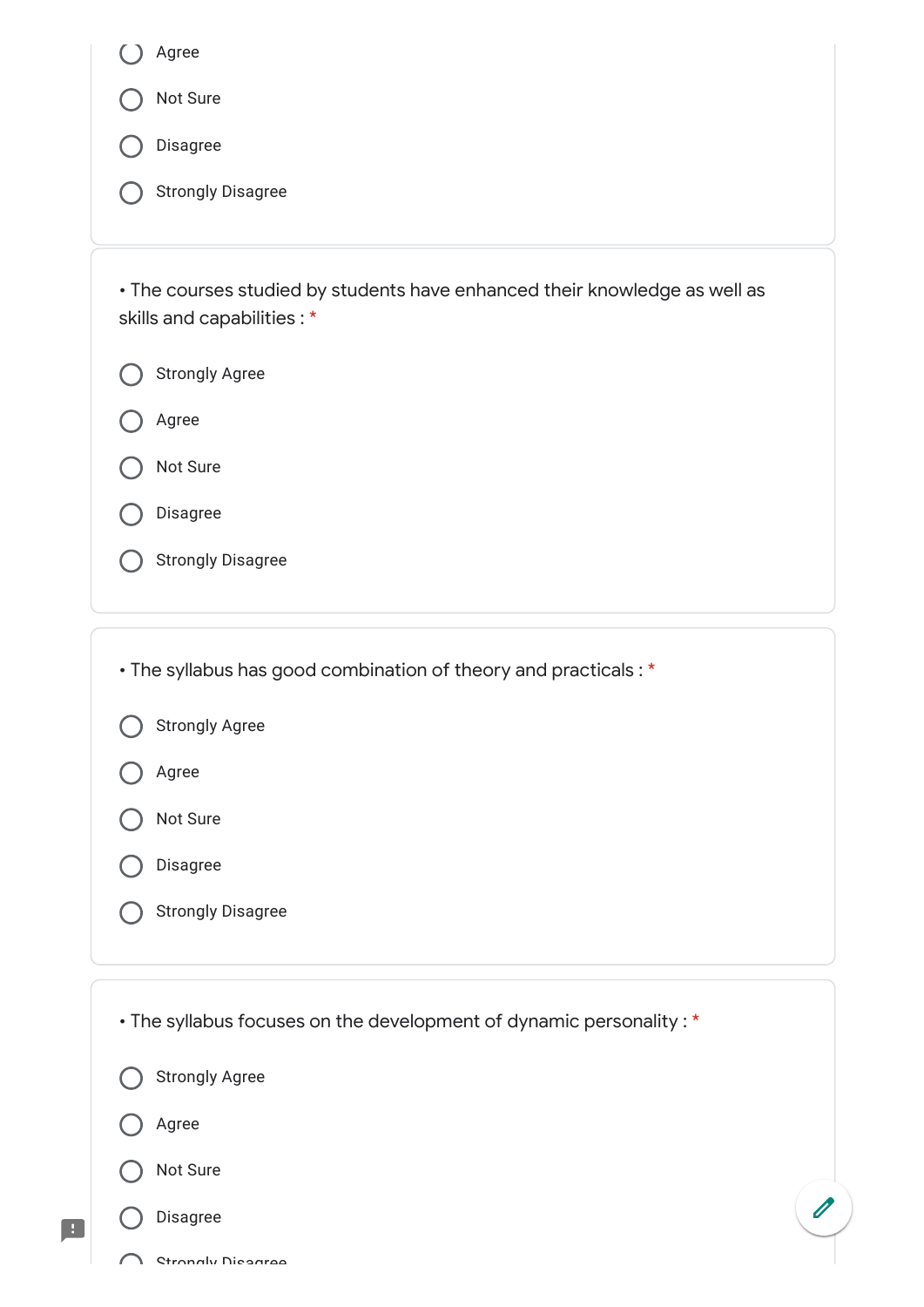

| * The classrooms were clean and well maintained: * |
|----------------------------------------------------|
| Strongly agree                                     |
| Agree                                              |
| Not Sure                                           |
| Disagree                                           |
| <b>Strongly Disagree</b>                           |
|                                                    |
| • The campus was green and eco-friendly: *         |
| <b>Strongly Agree</b>                              |
| Agree                                              |

Not Sure

## Disagree

 $\blacksquare$ 

Strongly Disagree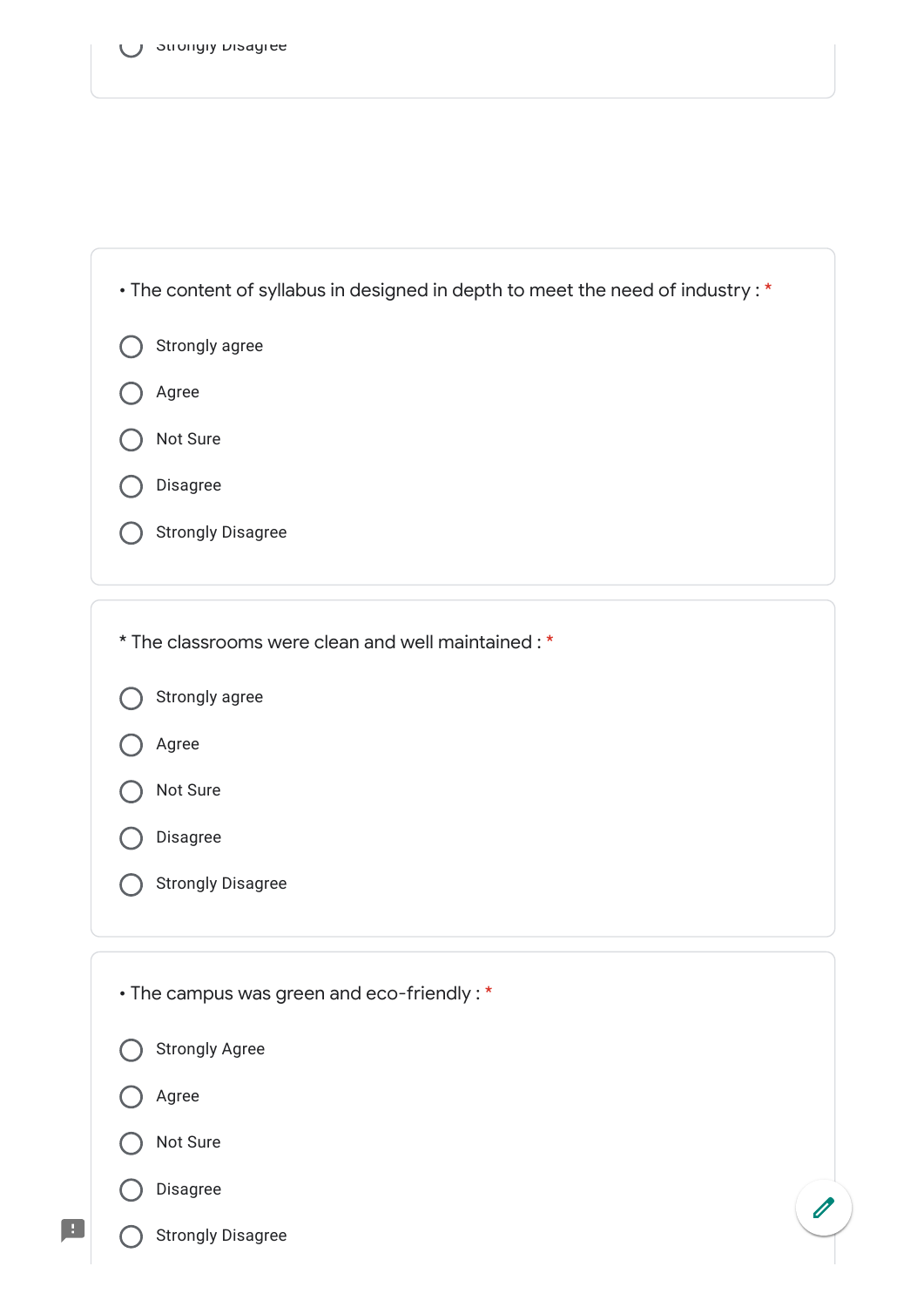| • Our grievances were redressed / problems were solved well in time : * |  |
|-------------------------------------------------------------------------|--|
| Strongly agree                                                          |  |
| Agree                                                                   |  |
| Not Sure                                                                |  |
| Disagree                                                                |  |
| <b>Strongly Disagree</b>                                                |  |
|                                                                         |  |

| • The functioning of the placement cell in the college was satisfactory: * |
|----------------------------------------------------------------------------|
| <b>Strongly Agree</b>                                                      |
| Agree                                                                      |
| Not Sure                                                                   |
| Disagree                                                                   |
| <b>Strongly Disagree</b>                                                   |
|                                                                            |
|                                                                            |
| * The syllabus has interdisciplinary relevance : *                         |
| <b>Strongly Agree</b>                                                      |
| Agree                                                                      |
| Not Sure                                                                   |
| Disagree                                                                   |

 $\blacksquare$ 

 $\overline{\mathscr{O}}$